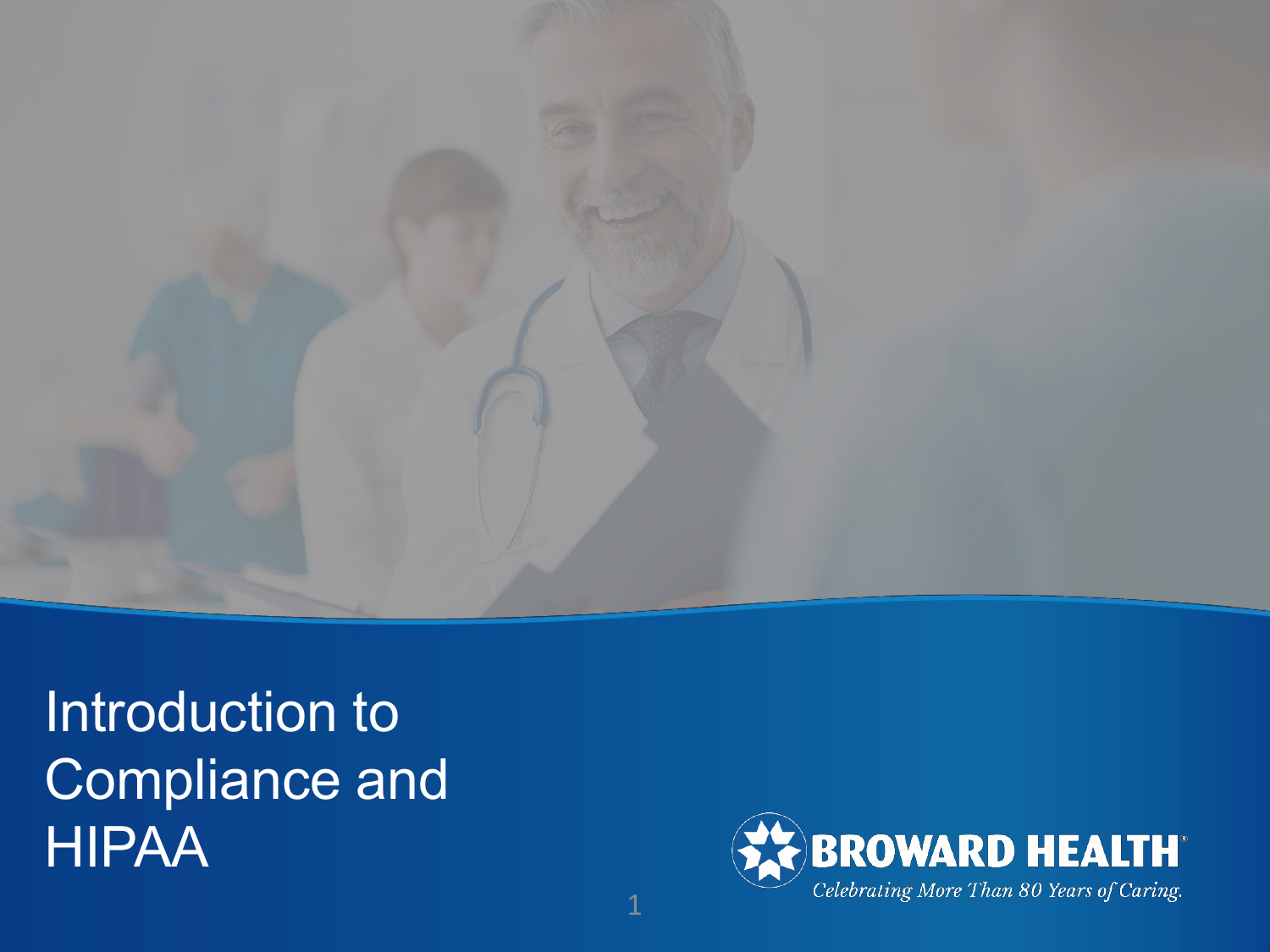### **Please Remember**

- $\Diamond$  You play an important role in the program's success.
- $\triangle$  Everyone associated with Broward Health (BH) must comply with all applicable laws, regulations, and compliance standards and policies.
- **& Managers are critical** 
	- 1. Encourage your people to come forward with questions, issues or potential problems.
	- 2. Take appropriate action including informing the Compliance Officer as appropriate.
	- 3. Communicate, communicate, communicate.

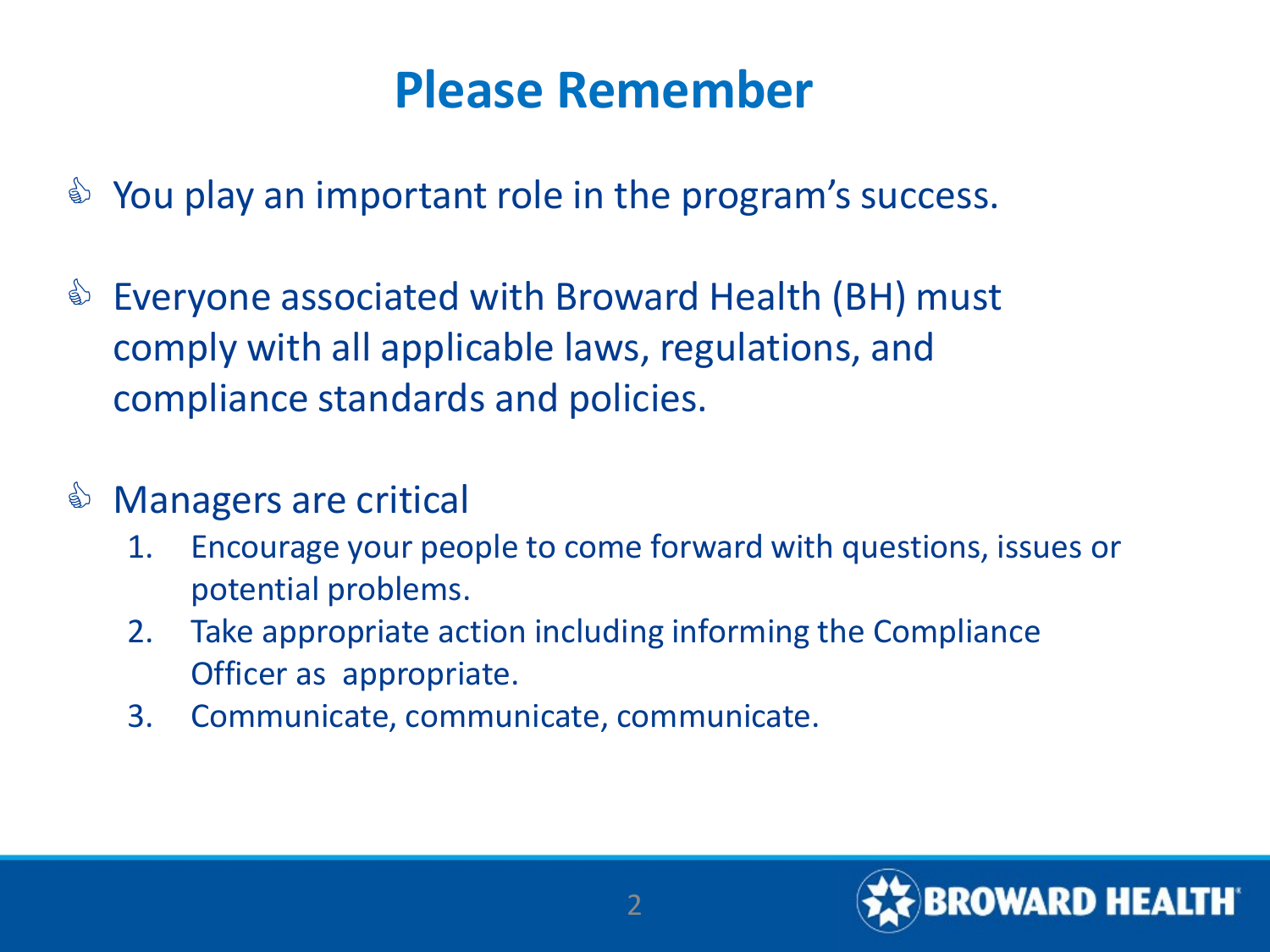# **Integrity is the Rule, Compliance is the Tool!!!**



- **Compliance** means following the laws, rules and regulations, and policies set by the Federal and State governments.
- **X** It also means following the Broward Health Code of Conduct and our policies and procedures.

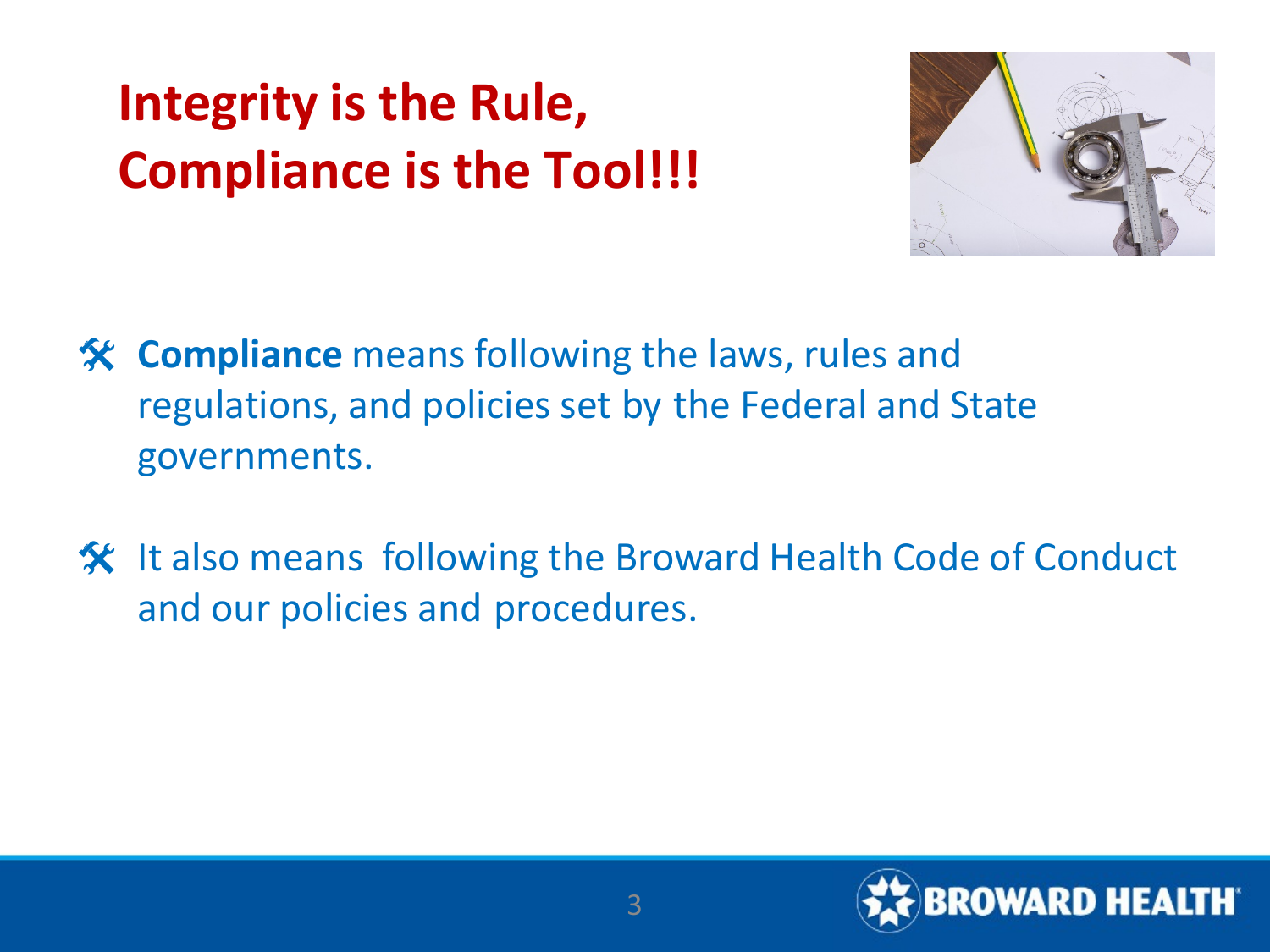## **Why is Compliance Important at Broward Health?**

- **It is fundamental to achieving our mission which is to provide** outstanding healthcare services to meet our community's needs.
- Our core values require it.
- Laws, rules, regulations and policies are instituted to protect our patients and Broward staff and associates so compliance benefits everyone associated with our institution.
- If you do not follow the rules or ignore dangerous or potentially dangerous situations, you put everyone at risk.
- **B** We owe it to our patients and to each other.
- An effective compliance program fosters a culture of compliance and, at a minimum prevents, detects, and corrects non-compliance.

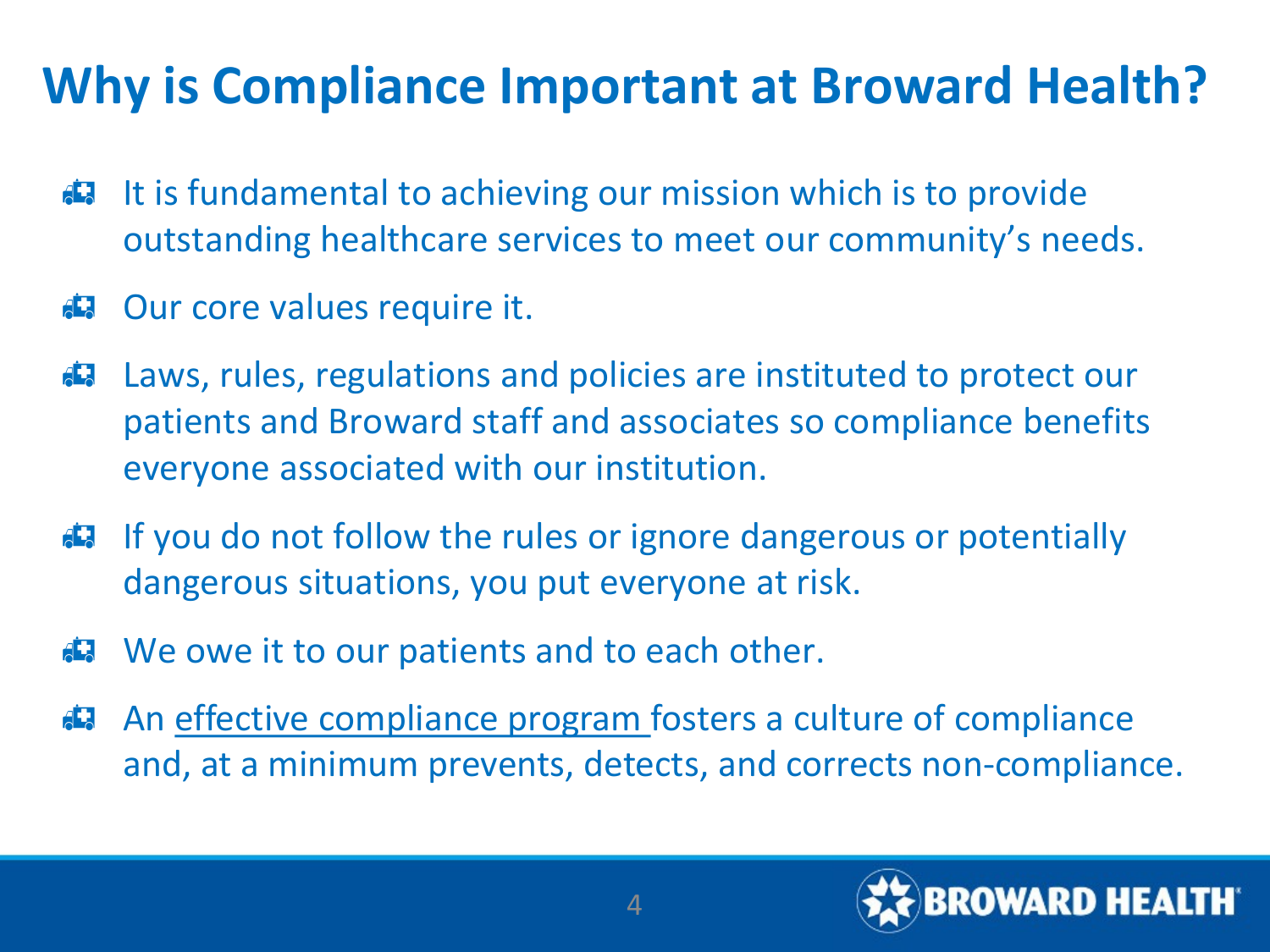### **THE SEVEN COMPLIANCE PROGRAM ELEMENTS**

- **1. Written Policies and Code of Conduct**—sets the standards for all of us
- **2. Compliance Officer and Compliance Committees**—provides CP oversight
- **3. Effective Training and Education**—informs us how the program works and our responsibilities therein
- **4. Effective Lines of Communication**—provides avenues to report issues
- **5. Enforcement of Well Publicized Standards**—informs us of the consequences of not complying
- **6. Effective System for Auditing and Monitoring**—allows for proactive action to identify and resolve issues
- **7. Procedures and systems for prompt responses to detected offenses** describes how we will respond to and report violations

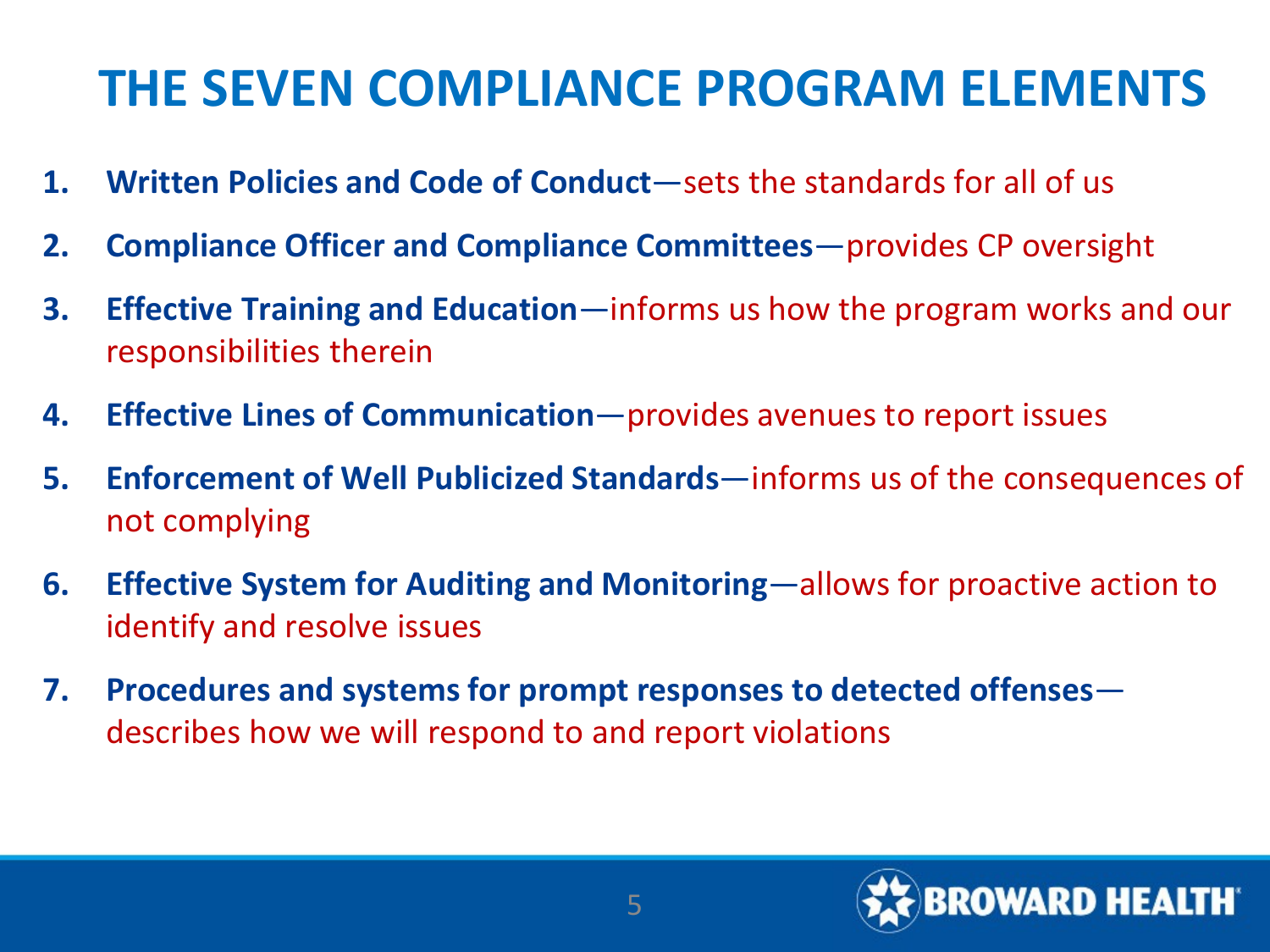# **Reporting Concerns and Violations**

- You have a duty to report suspected violations of law, rules and regulations, Code of Conduct, and policies/procedures.
- You are protected from retaliation.
- Failure to report can result in disciplinary action.
- Report to a member of management, or to the Compliance Office.
- We suggest as a last resort, call the Compliance Hotline at **1.888.511.1370**.



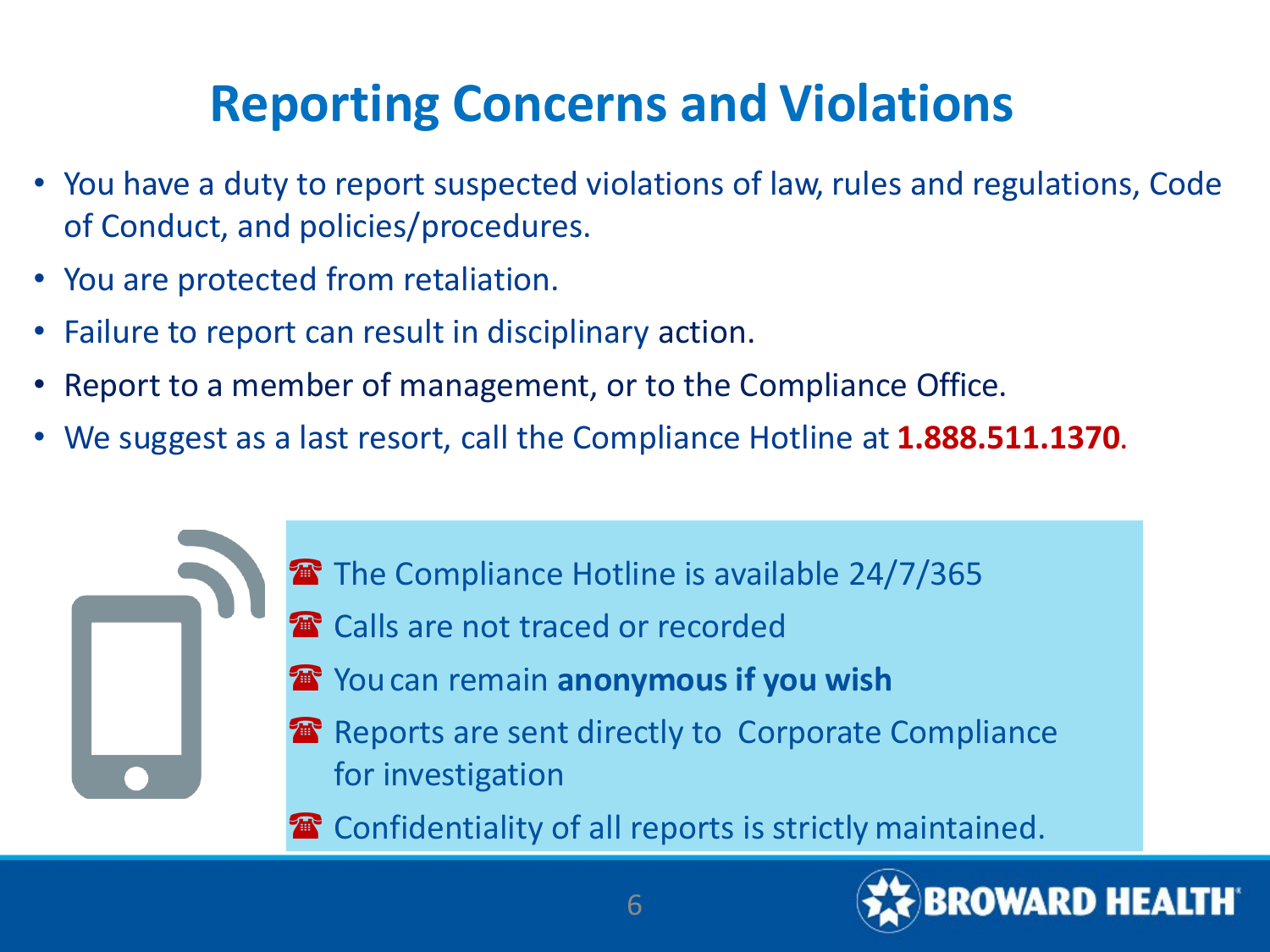### **Section 2:**

## Laws, Regulations, High-RiskAreas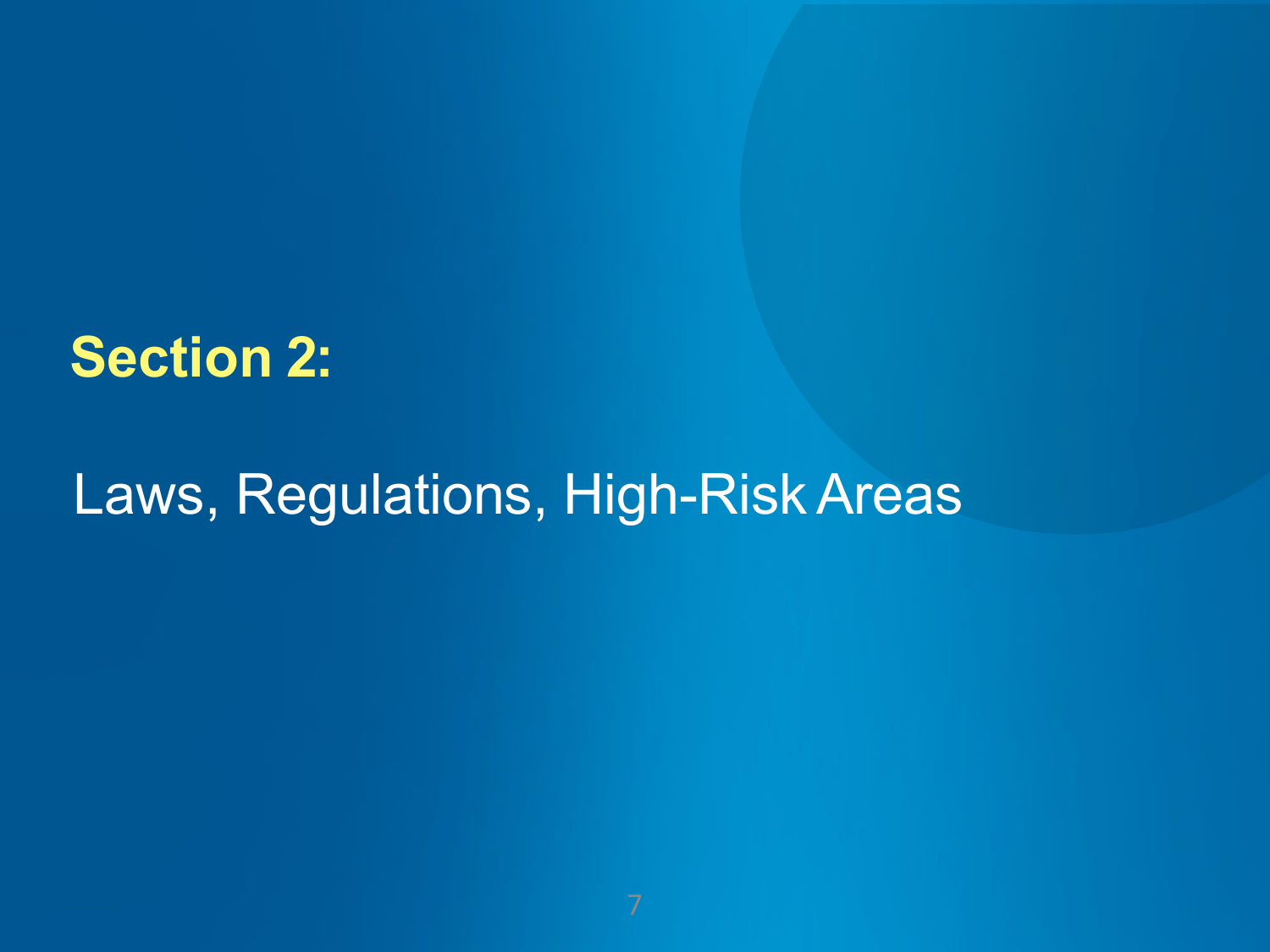# **Laws and Regulations Focus on Eliminating Fraud, Waste and Abuse**

The few slides are dedicated to laws and regulations that prevent fraud.

The Federal government annually spends approximately **one trillion**  dollars on healthcare, and it is growing.

Estimates are that 7-10 percent is lost due to fraud, waste and abuse.

That equals \$70-100 billion each year.

### **Key Definitions**

**Fraud** is intentional misrepresenting of facts, lying, or hiding information to get a payment or benefit for yourself or someone else.

**Waste** is causing unnecessary costs as a result of poor management, practices, systems or controls.

**Abuse** is excessive orimproper use of government resources.

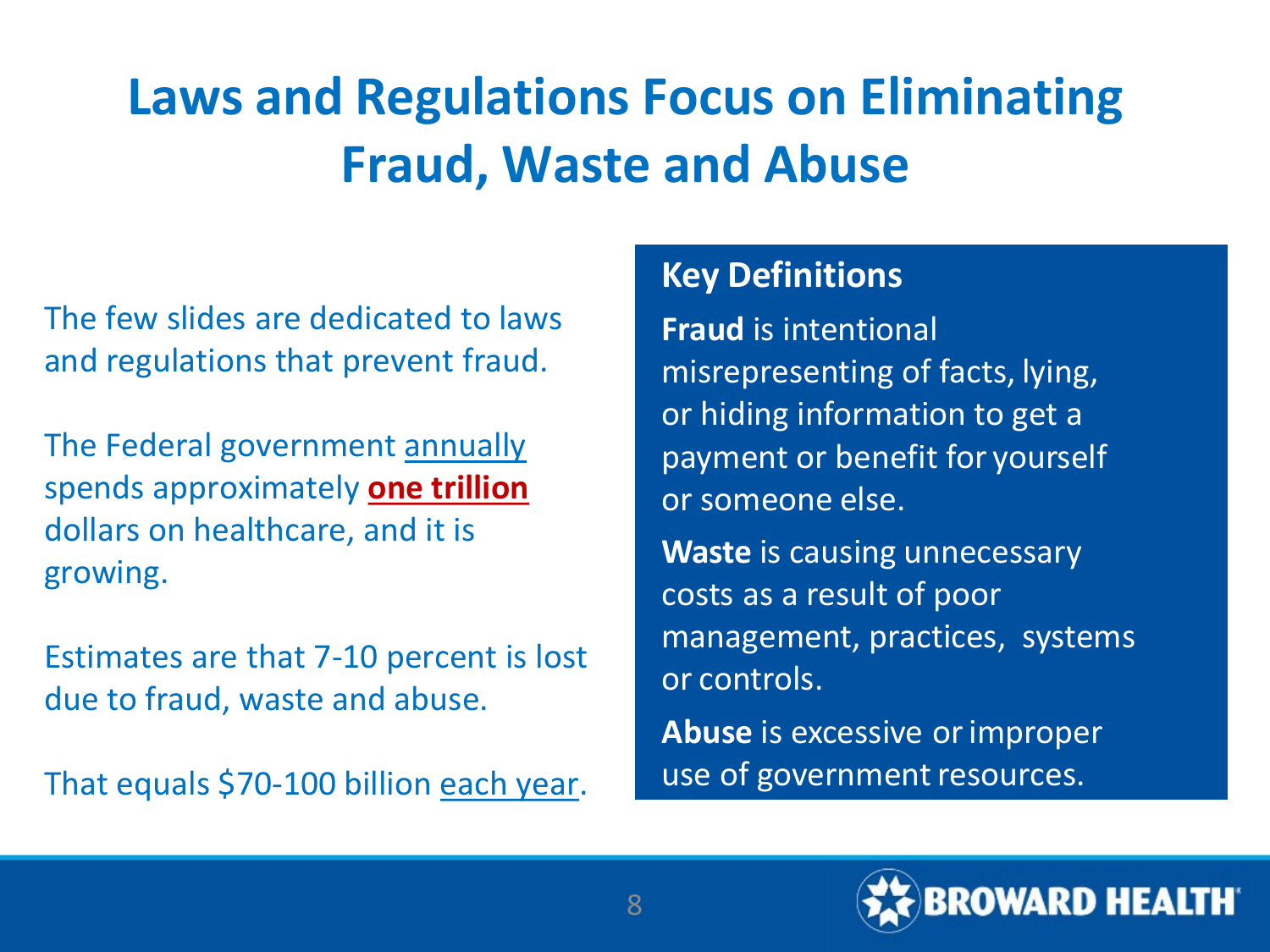## **Federal False Claims Act**

### **Originally passed in 1863.**

 $\bullet$ <sup>\*</sup> Prohibits billing the government for services not provided, or for services that are not medically necessary.

 $\bullet^*$  Falsifying documentation to get paid is also a violation of the False Claims Act.



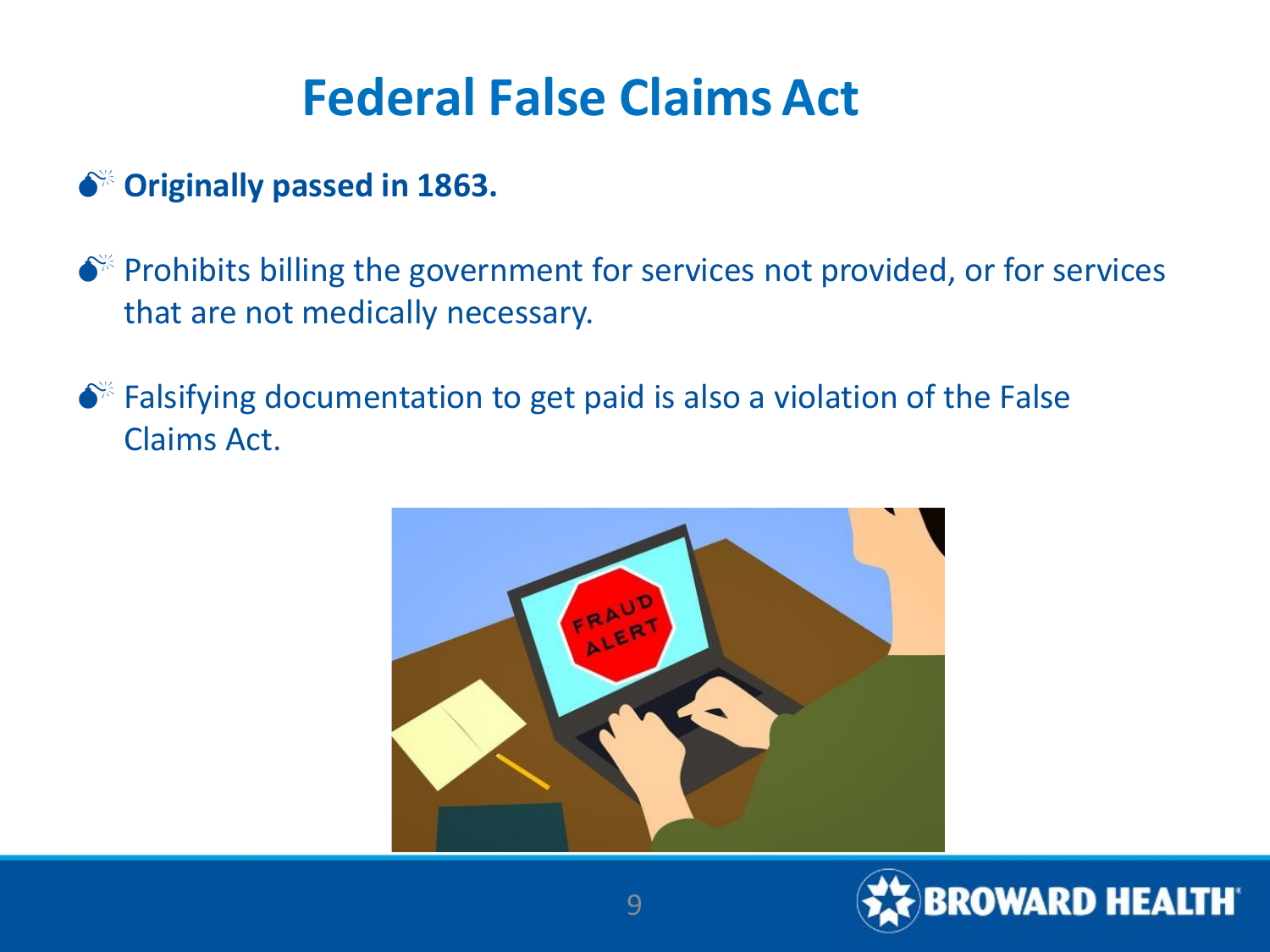## **False ClaimsAct Penalties**

 $\bullet^*$  Violation can result in criminal and civil penalties.

- $\bullet^*$  Financial penalties may include fines of up to **3X** the amount of damages **plus** up to \$23,331 **per** false claimfiled.
- $\bullet^*$  Individuals or entities may also face exclusion from federally funded healthcare programs, e.g. Medicare and Medicaid.
- $\bullet$  Failure to repay overpayments timely (within 60 days of determination) to Federal payors can result in financial penalties under the False Claims Act.

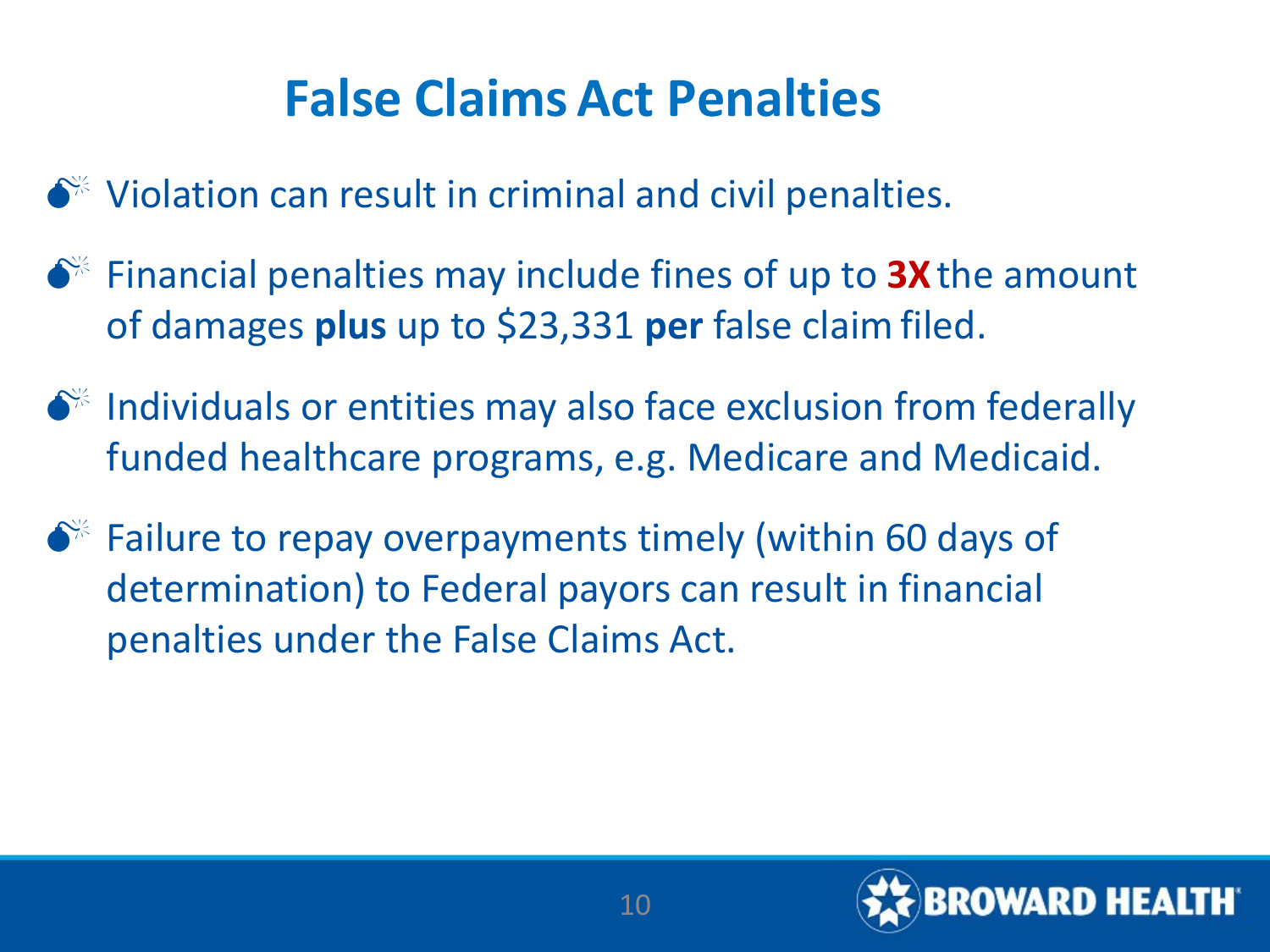### **Anti-Kickback Statute**

Prohibits the knowing and willful payment of "remuneration" to induce or reward patient referrals or the generation of business involving any item or service payable by the Federal health care programs.



**Kickbacks** can be:

- $\bullet^*$  Cash/cash equivalent (gift cards,
	- certificates, or vouchers)
- $\bullet^*$  Gifts or any physical item
- $\bullet^*$  Travel, meals, or entertainment
- $\bullet^*$  Access to opportunities or events not normally available
- Free clerical or clinical staff services
- Below fair market value rent
- Excessive compensation for medical directors

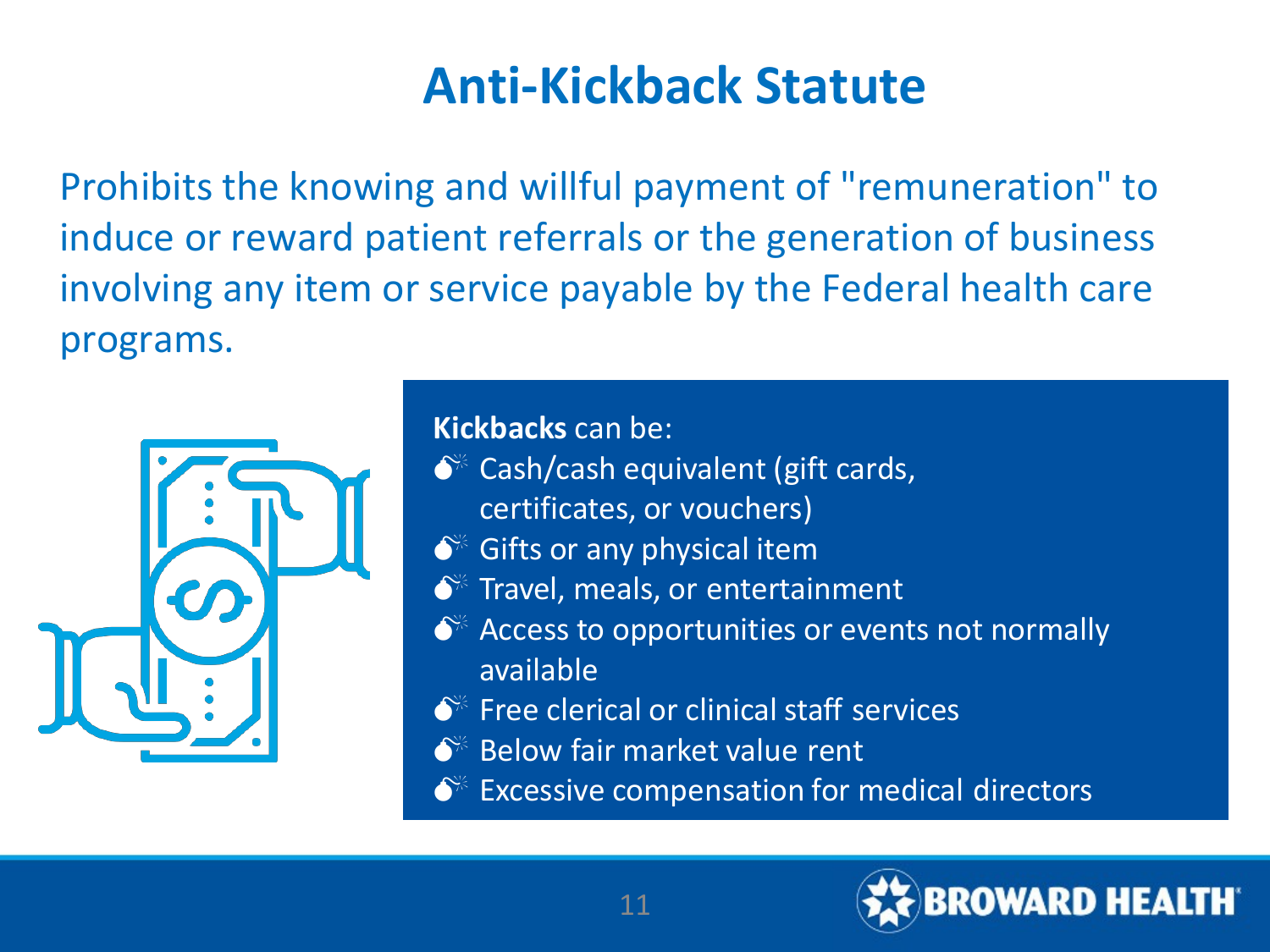### **Stark Law**

 Stark law prohibits physicians from making referrals for **Designated Health Services** where the physician (or immediate family member) has a financial relationship with that entity unless the relationship fits within an exception. Designated Health Services include:

- **EX Clinical laboratory services**
- **Physical therapy services**
- Occupational therapy services
- Outpatient speech-language pathology services
- Radiology and certain other imaging services
- Radiation therapy services and supplies
- Durable medical equipment and supplies
- Parenteral and enteral nutrients, equipment and supplies
- **Prosthetics, orthotics and** prosthetic devices and supplies
- $\blacksquare$  Home health services
- Outpatient prescription drugs
- **If** Inpatient and outpatient hospital services

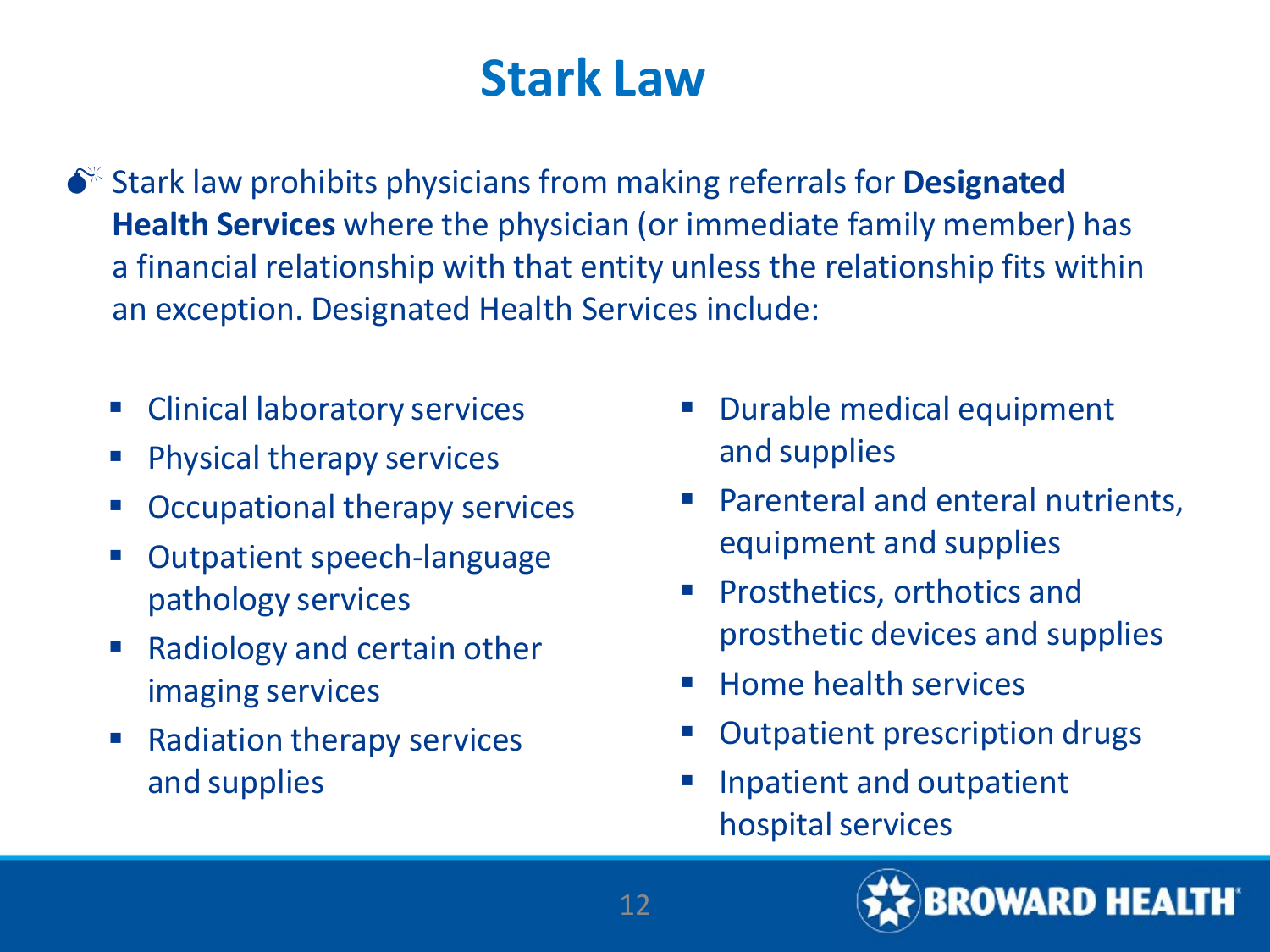### **OIG Exclusion Authority**

### **Effect of an Exclusion:**

- **No payment may be made** by any Federal health care program for any items or services furnished, ordered, or prescribed by an excluded individual or entity.
- $\bullet^*$  The prohibition applies to the excluded person, anyone who employs or contracts with the excluded person, and any hospital or other provider or supplier where the excluded person provides services.
- $\bullet$  The exclusion applies regardless of who submits the claims and also applies to all administrative and management services furnished by the excluded person.

#### **Broward Health Requirements:**

- Will not employ or contract with any excluded individual or entity.
- We screen all individuals and entities prior to engagement and monthly thereafter.
- All Covered Persons are required to immediately report if they become a subject of adverse action by a duly authorized government regulatory agency, or if they are convicted of a criminal offense which may lead to exclusion.

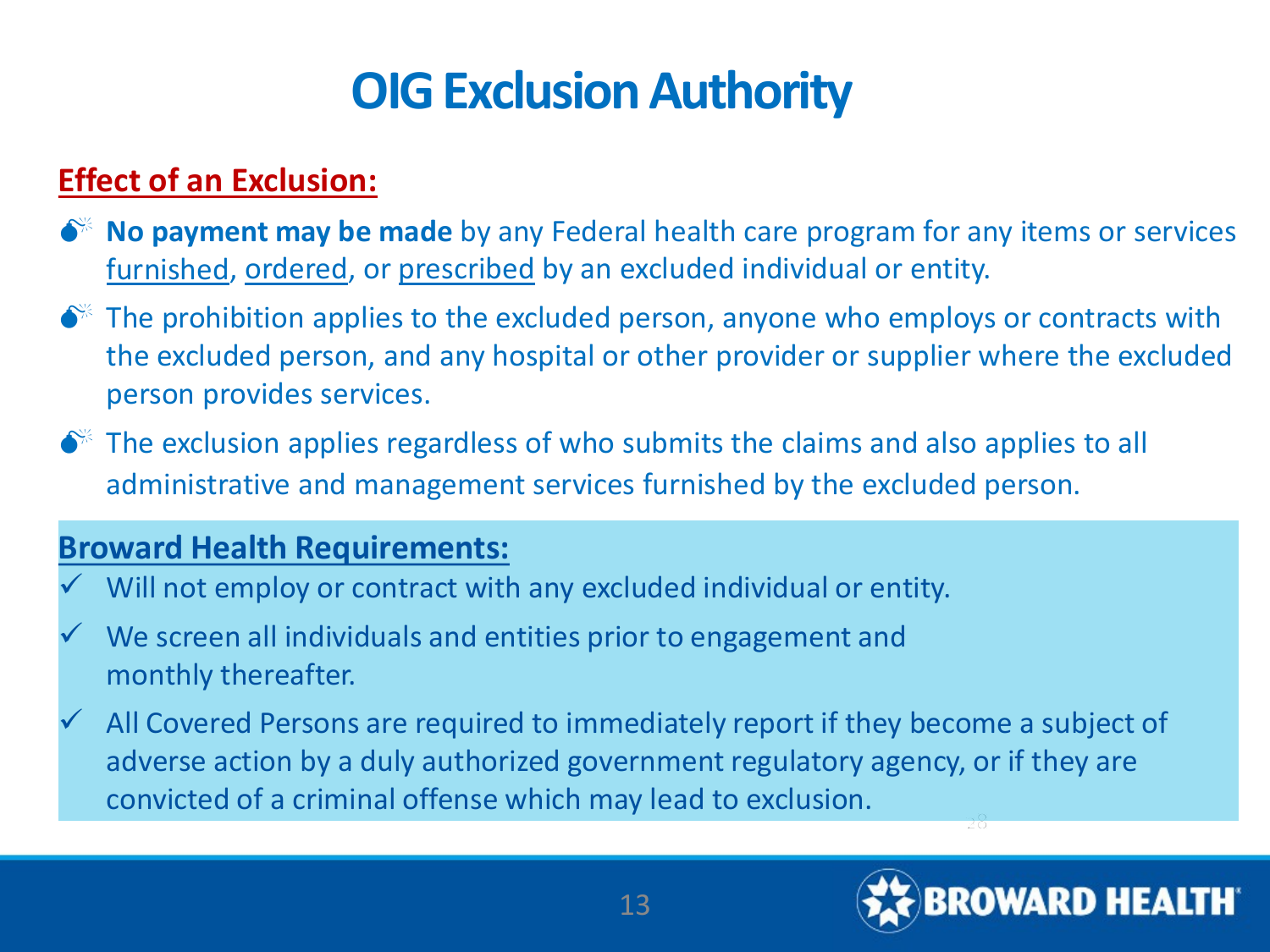# **Emergency Medical Treatment and Active Labor Act (EMTALA)**

- The intention of EMTALA is to increase patient access to care.
- Any individual who presents at the ER must be screened and treated regardless of the patient's insurance status or ability to pay for the care.
	- $\checkmark$  Screen to determine if the patient has an emergency medical condition
	- $\checkmark$  If emergency medical condition exists, the hospital must treat the patient to stabilize them



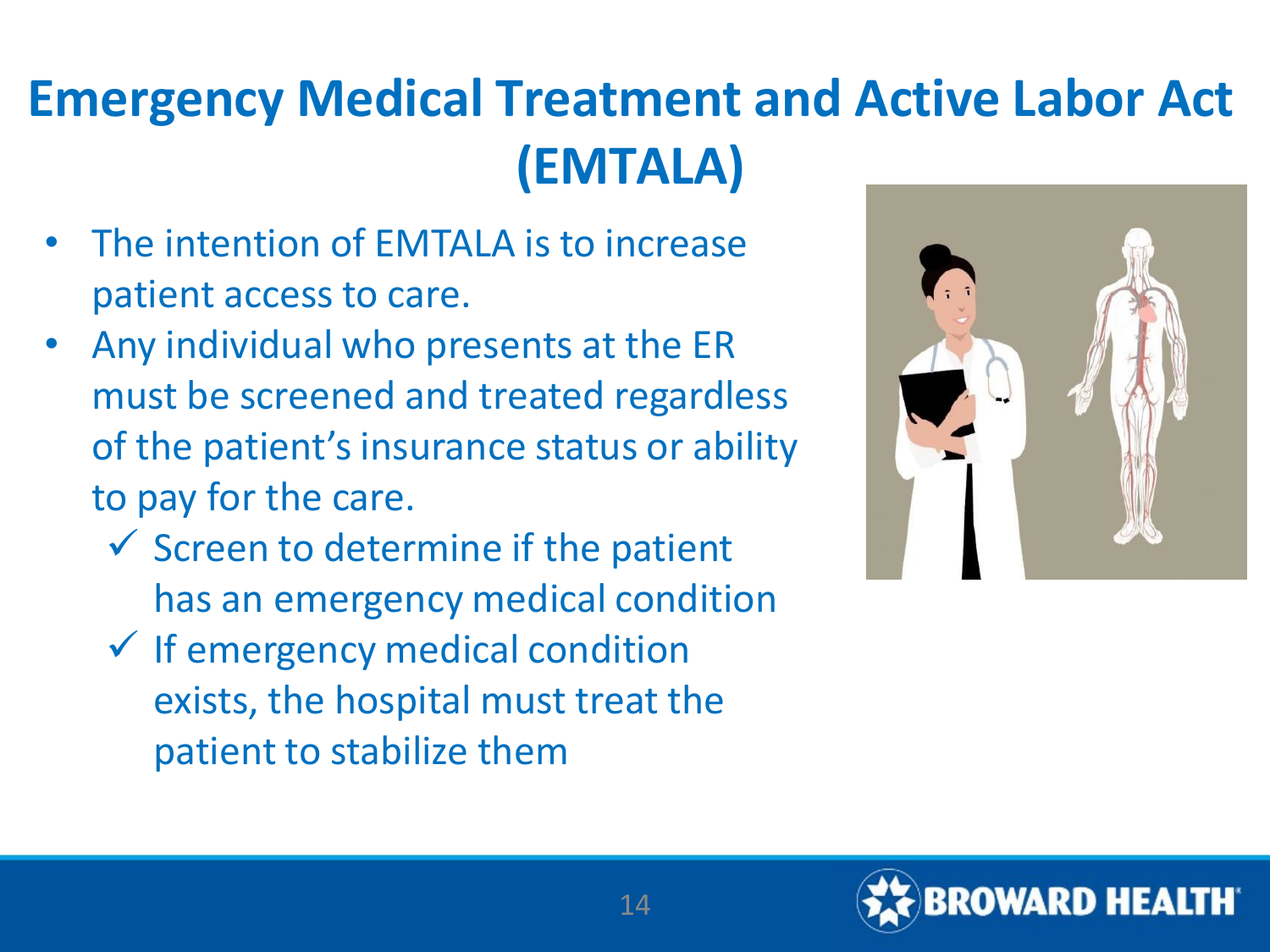## **Physician Reminders—Please…**

- Document medical care thoroughly and timely
- Be careful to prevent unauthorized verbal disclosures of PHI
- Follow the Broward Health On-call Policy
- Help promote a safe and comfortable work environment for all
- Disclose all ownership interests or business relationships with outside healthcare entities
- Don't request nurses to enter orders when you are on-site at the facility
- Be familiar with the medical staff by-laws
- Don't access records when you are not involved in the patient's clinical care
- Don't share your username and password with anyone
- Don't store or text patient PHI on your unsecured personal cell phone

### **Doing all of these things will help mitigate risk.**

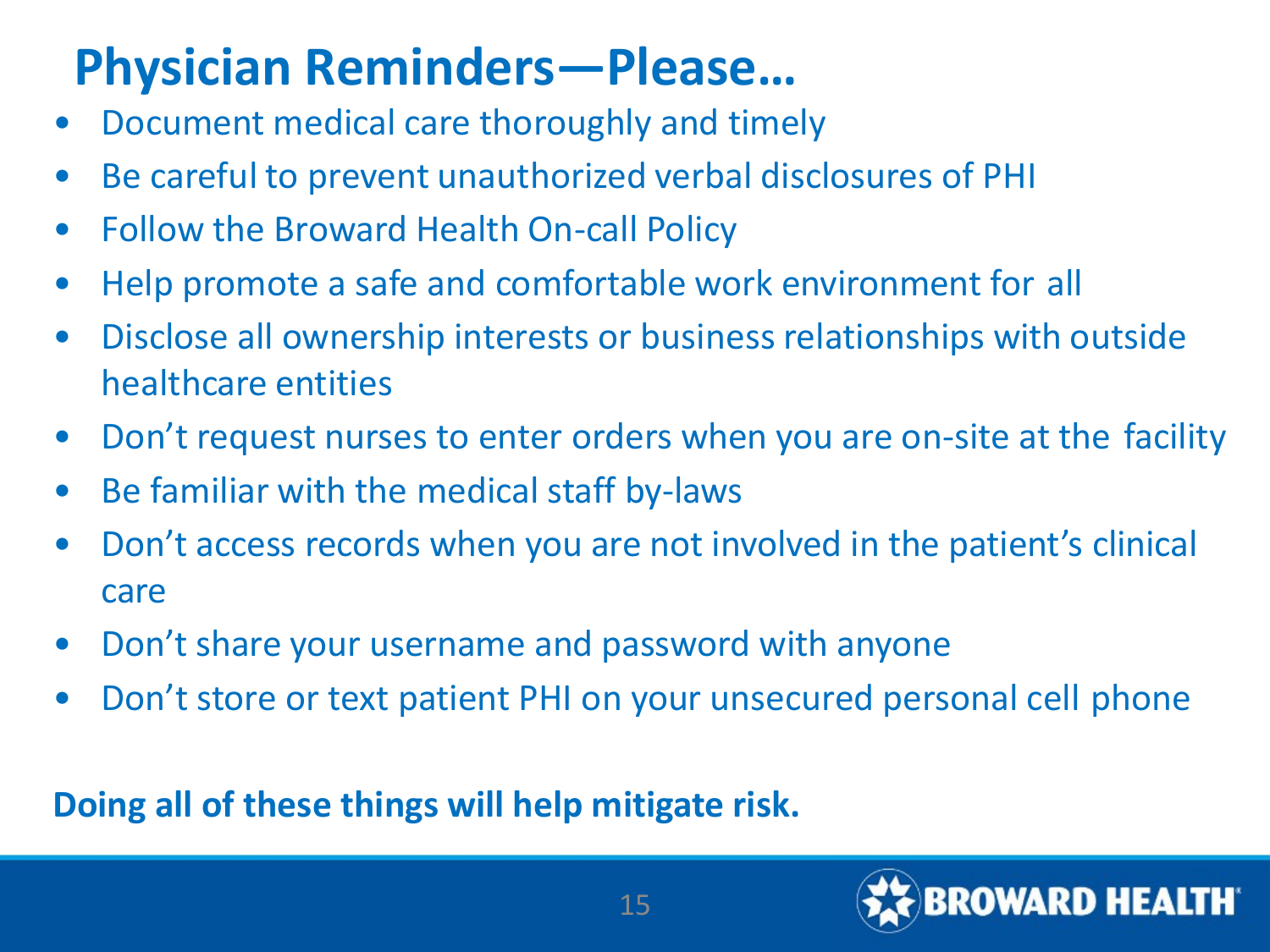## **21st Century Cures Act**

- Focuses on advancing interoperability and limiting data-blocking practices within health IT systems.
- Interoperability means [making health data accessible for both patients and providers](https://arcweb.co/interoperability-improving-patient-experience/)  seamlessly across geographic boundaries.
- Improved interoperability is intended to promote higher quality care and, therefore, better clinical health outcomes.
- Information blocking is any practice that intentionally or unintentionally prevents relevant parties from accessing, exchanging, or using electronic health information.
- Blocking compliance requirements went into effect **April 5, 2021.**
- The Act allows providers **5 exceptions** to the blocking rule—preventing harm; privacy; security; unforeseeable event; IT issues.
- **3 other exceptions** take effect when the patient must complete procedures **prior** to BH fulfilling the request. **Requires supporting written documentation in patient EHR.**

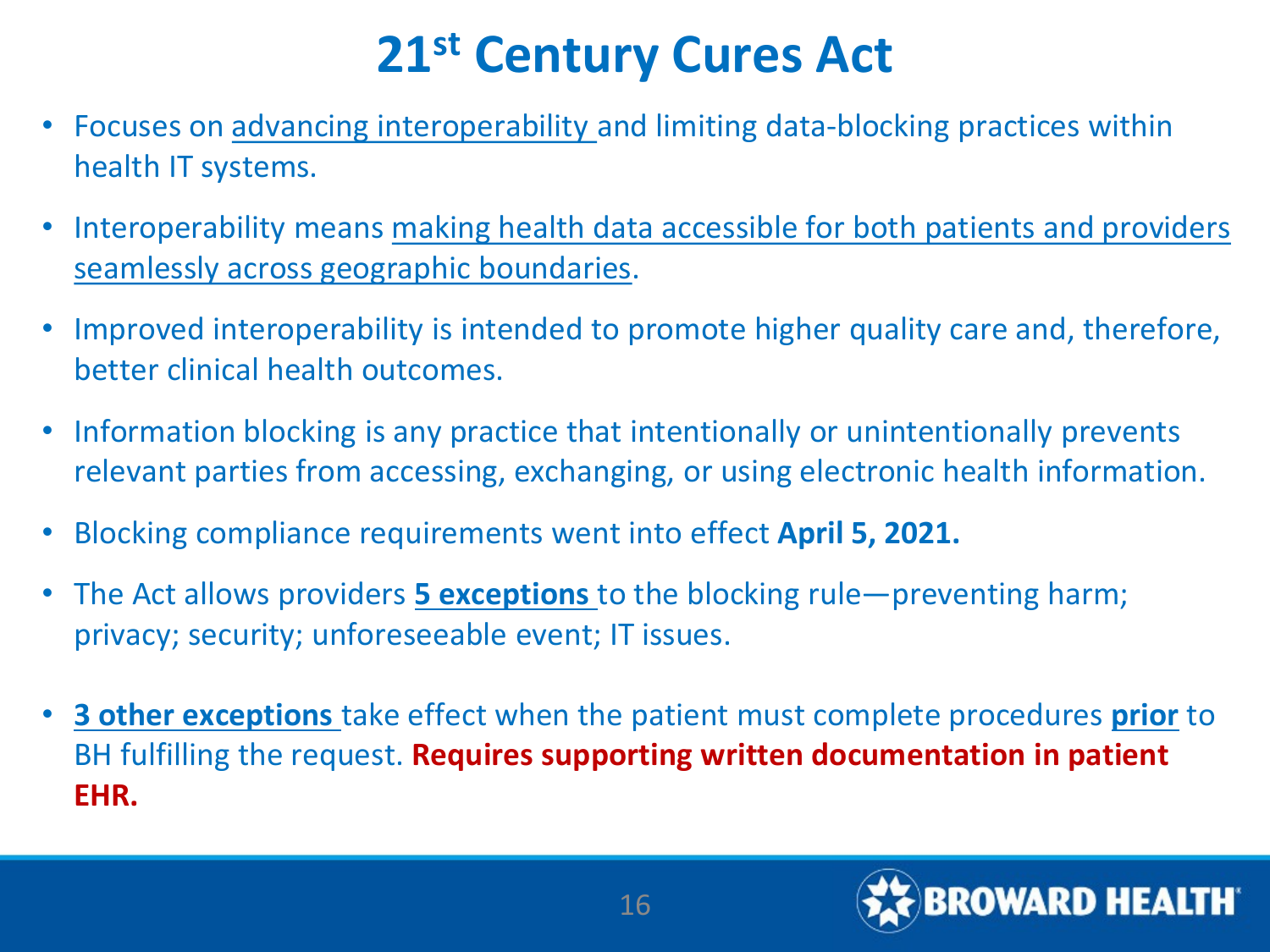### **Section 3:**

# Health Insurance Portability and Accountability Act (HIPAA)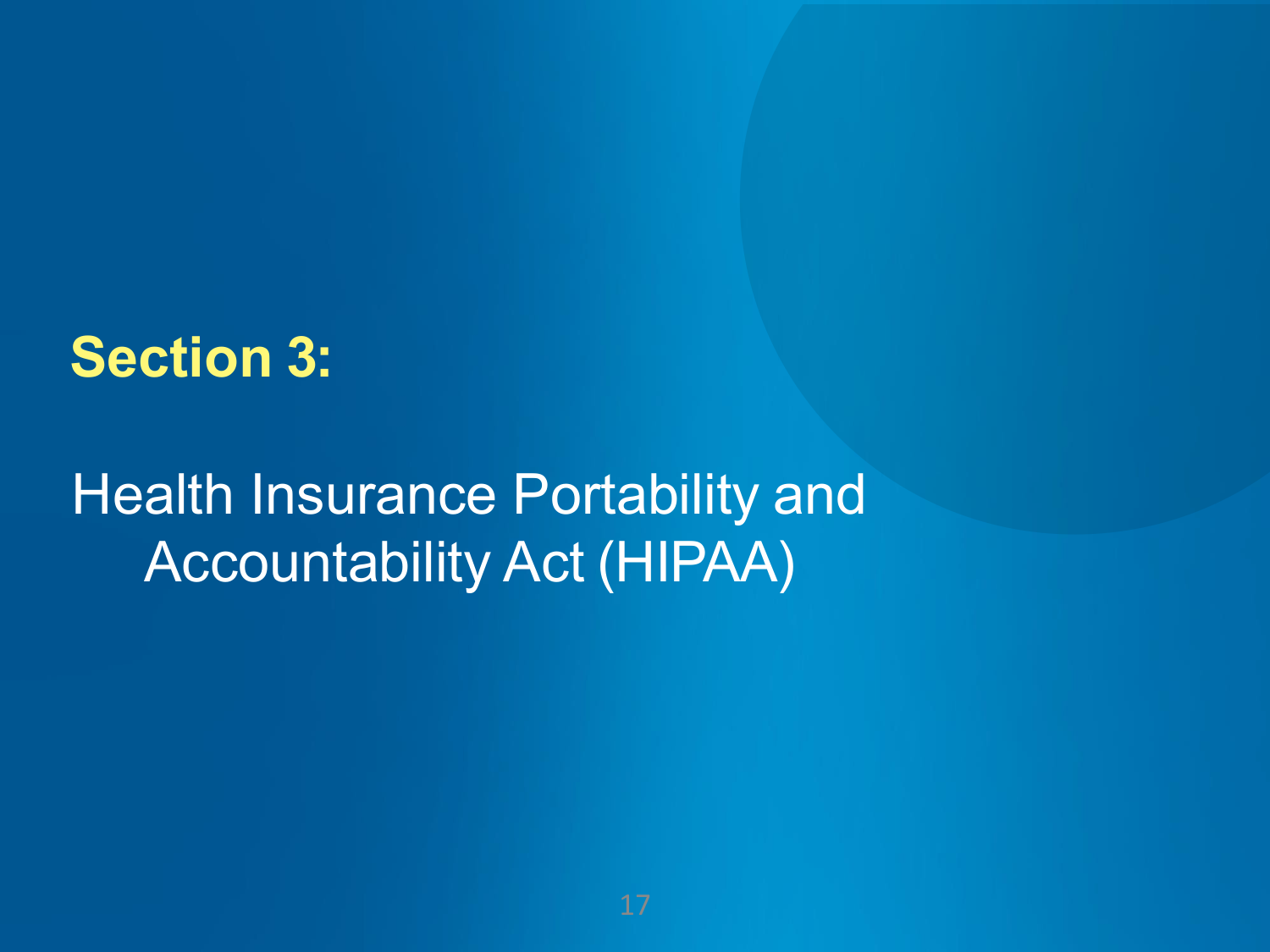**HIPAA and Protected Health Information (PHI)**

### **All Broward Health employees have a duty to protect our patients' PHI.**

- PHI is any information about health status, provision of health care, or payment for health care that is created or collected by a Covered Entity (e.g. BH) and can be linked to<br>a specific individual.
- PHI includes medical records and any other individually identifiable health information in **any form** (written, verbal, or electronic).



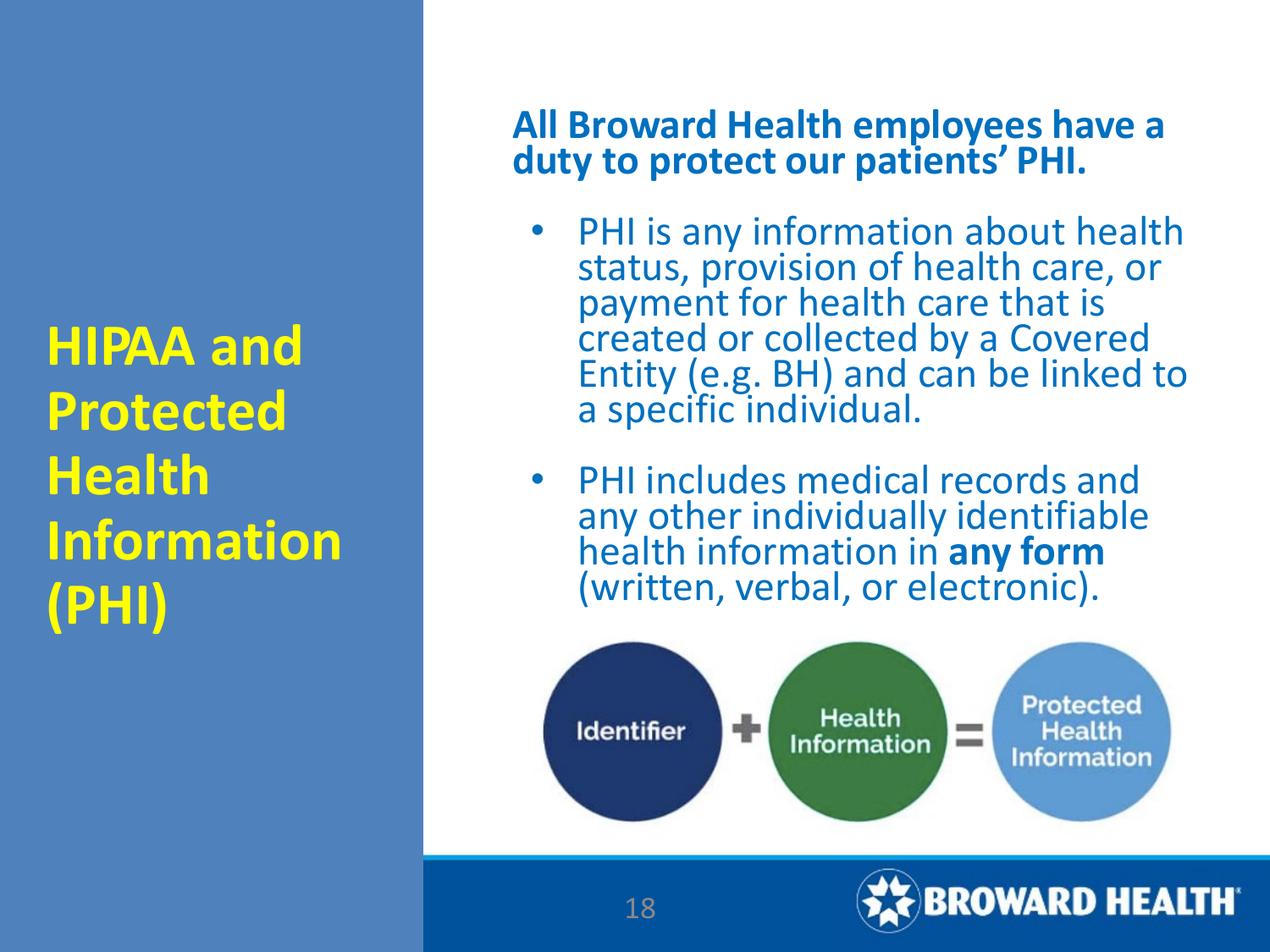### **HIPAAProvisions**

- HIPAA covers PHI **in all forms** (written, verbal or electronic).
- **HIPAA Privacy Rule:** Gives patients rights over their health information and sets rules and limits on who can look at and receive their health information.
- **HIPAA Security Rule:** Broward Health must protect through administrative and technical safeguards (e.g., passwords), the confidentiality, integrity and availability of electronic PHI (ePHI).
- **Breach Notification Rule:** Requires notification to patients and the DHHS Office of Civil Rights when there is a breach of PHI or ePHI.

#### **Notable Florida State Laws**

- **Florida Information Protection Act (FIPA):** Requires notification to the State Attorney General of breaches affecting more than 500 individuals in Florida.
- **Other Florida Privacy Laws:** Protections for Mental Health Records, Substance/Alcohol Abuse Treatment, STD/HIV and Aids Test Results, Records, or Treatment, and Domestic-Violence Related Treatment.

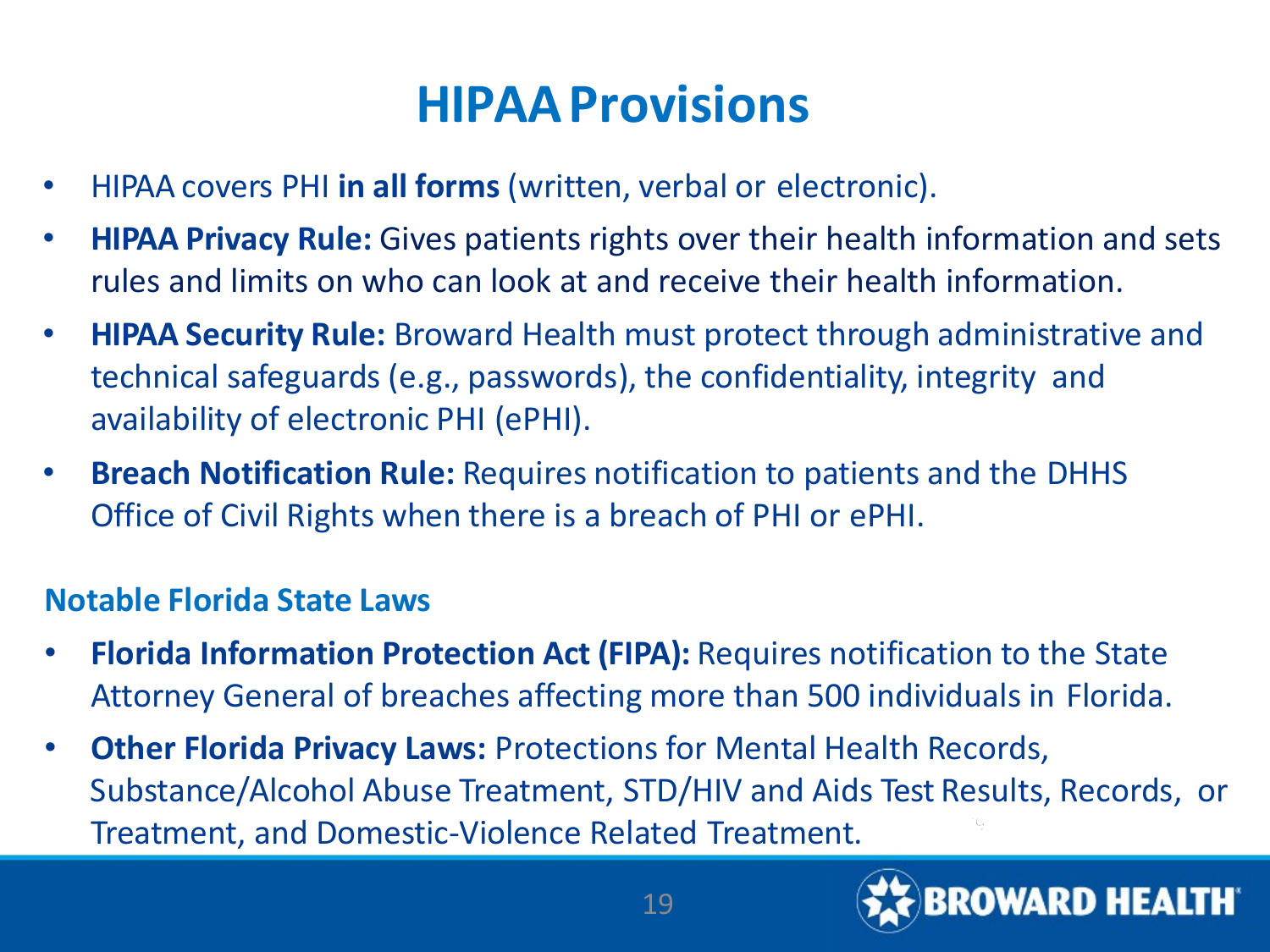## **Patients' HIPAARights—Patients May…**

- 1. Ask to see and get a copy of their health records
- 2. Have corrections added to their health information
- 3. Receive a notice that tells how health information may be used and shared
- 4. Decide if they want to give permission before their health information can be used or shared for certain purposes, such as for marketing
- 5. Get a report on when and why their health information was shared for certain purposes
- 6. File a complaint with Broward Health or the Office for Civil Rights if they believe their rights are being denied or health information isn't being protected

*Note: Patient authorization is not required if information is used for treatment, payment or healthcare operations. Questions about patient authorization requirements should be directed to the Compliance Office.*

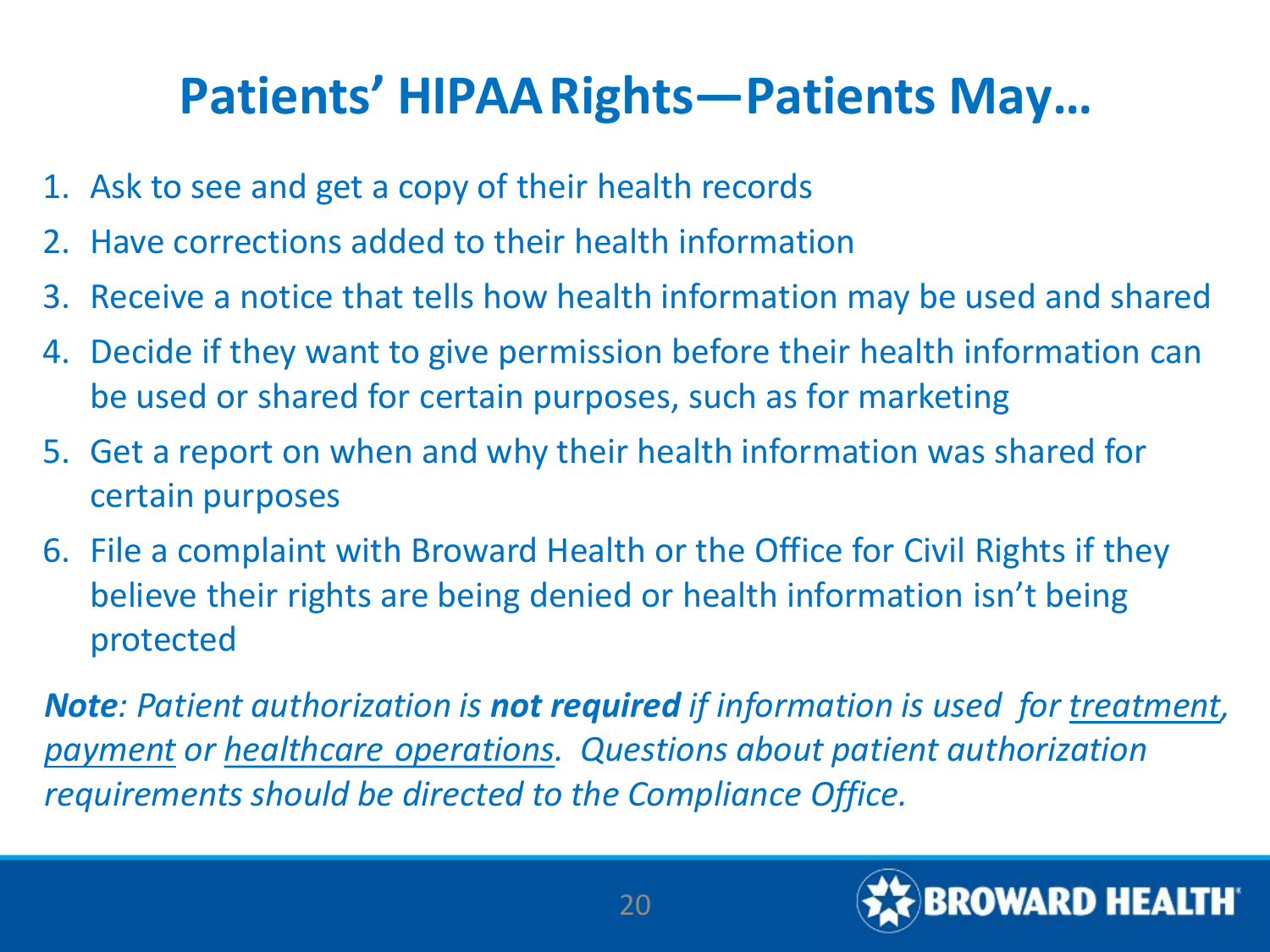### **Minimum Necessary Standards**

- Everyone in the Broward Health workforce must ensure that only the minimum amount of health information is **used or disclosed** to accomplish the specific purpose of the job or task.
- **You** are responsible for knowing minimum necessary.
- If you are not sure, **ASK**.

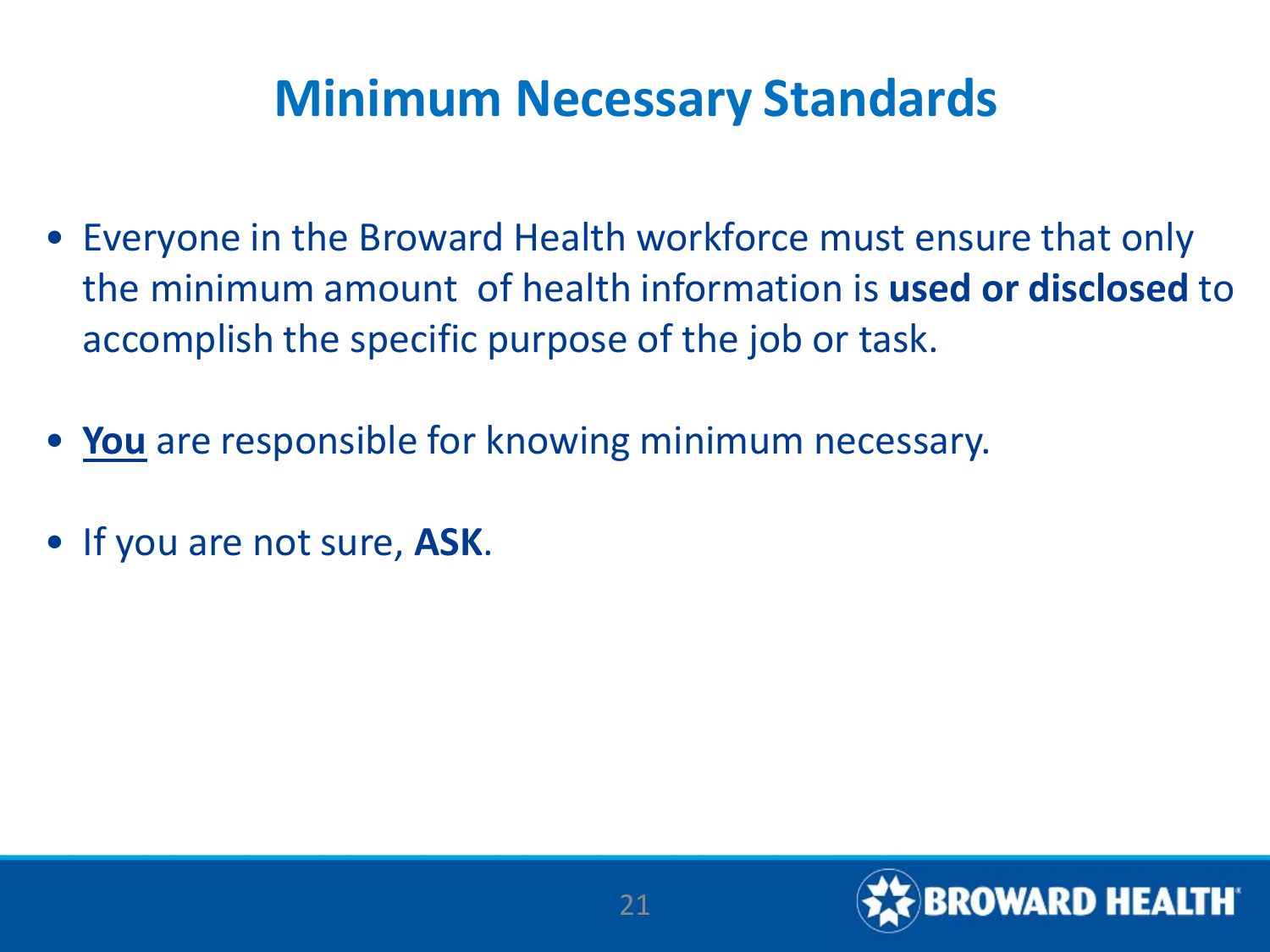## **Disclosure of PHI to Patient Representatives**

- Copies of PHI may, upon written request, be provided to a patient representative, after identity and authority verification.
- A patient representative has the same right as the patient to access or receive the patient's PHI, except when limited by the patient or by applicable law and regulation.
- Contact your regional HIM Department for the protocol to verify authority of a patient's representative when it has not been documented in a patient consent form.
- For ambulatory sites and physician practices, contact the site/office manager, Medical Records Supervisor, or designee for the protocol to verify authority of a patient's representative when it has not been documented in a patient consent form.

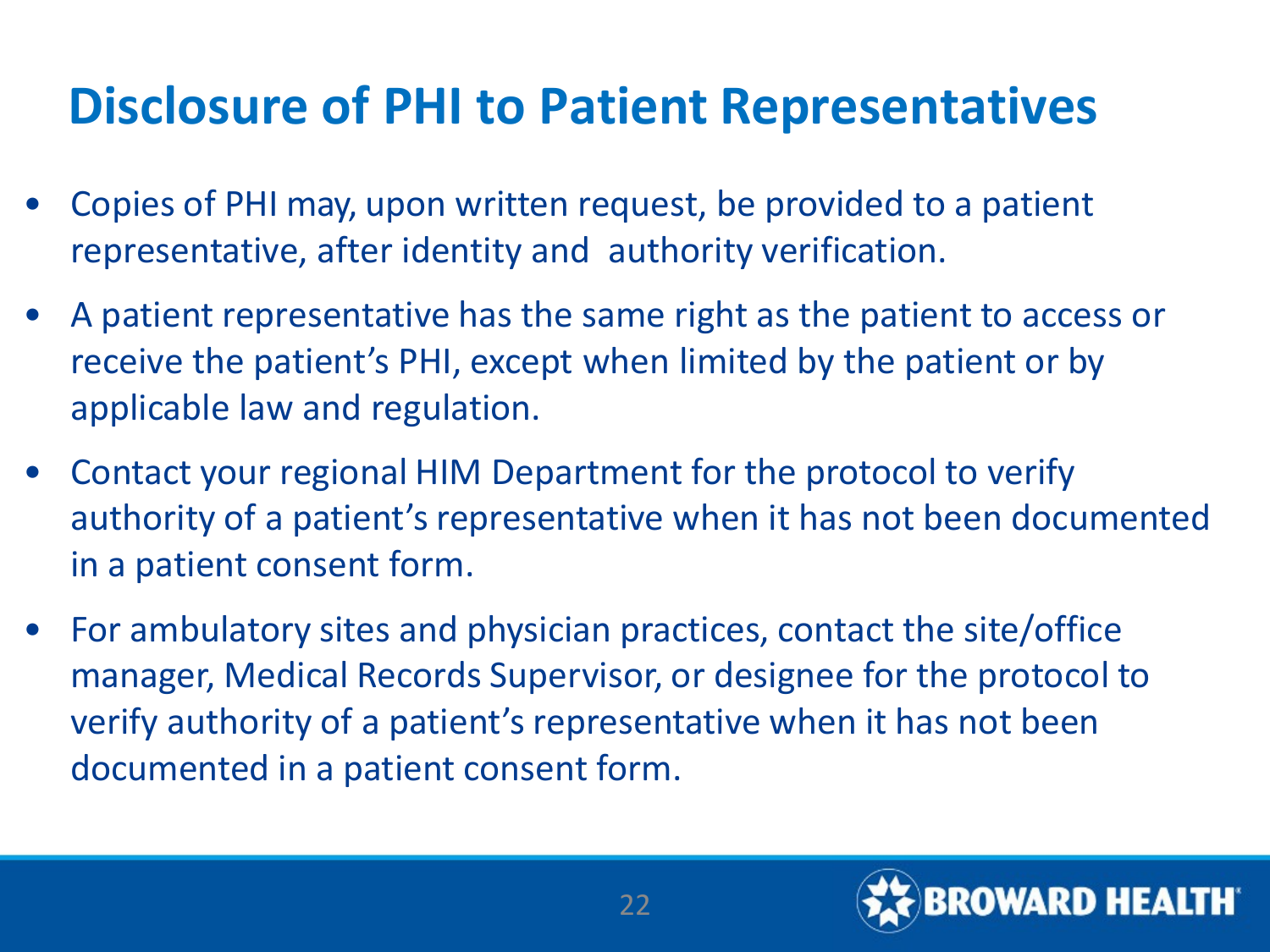### **HIPAA Breach of PHI**

- A HIPAA breach is the unauthorized acquisition, access, use,or disclosure of PHI.
- Every unauthorized disclosure or release of PHI must be reported **immediately** to the Compliance Office by calling 954-473-7500.
- This includes vendors or third parties handling BH patient PHI.

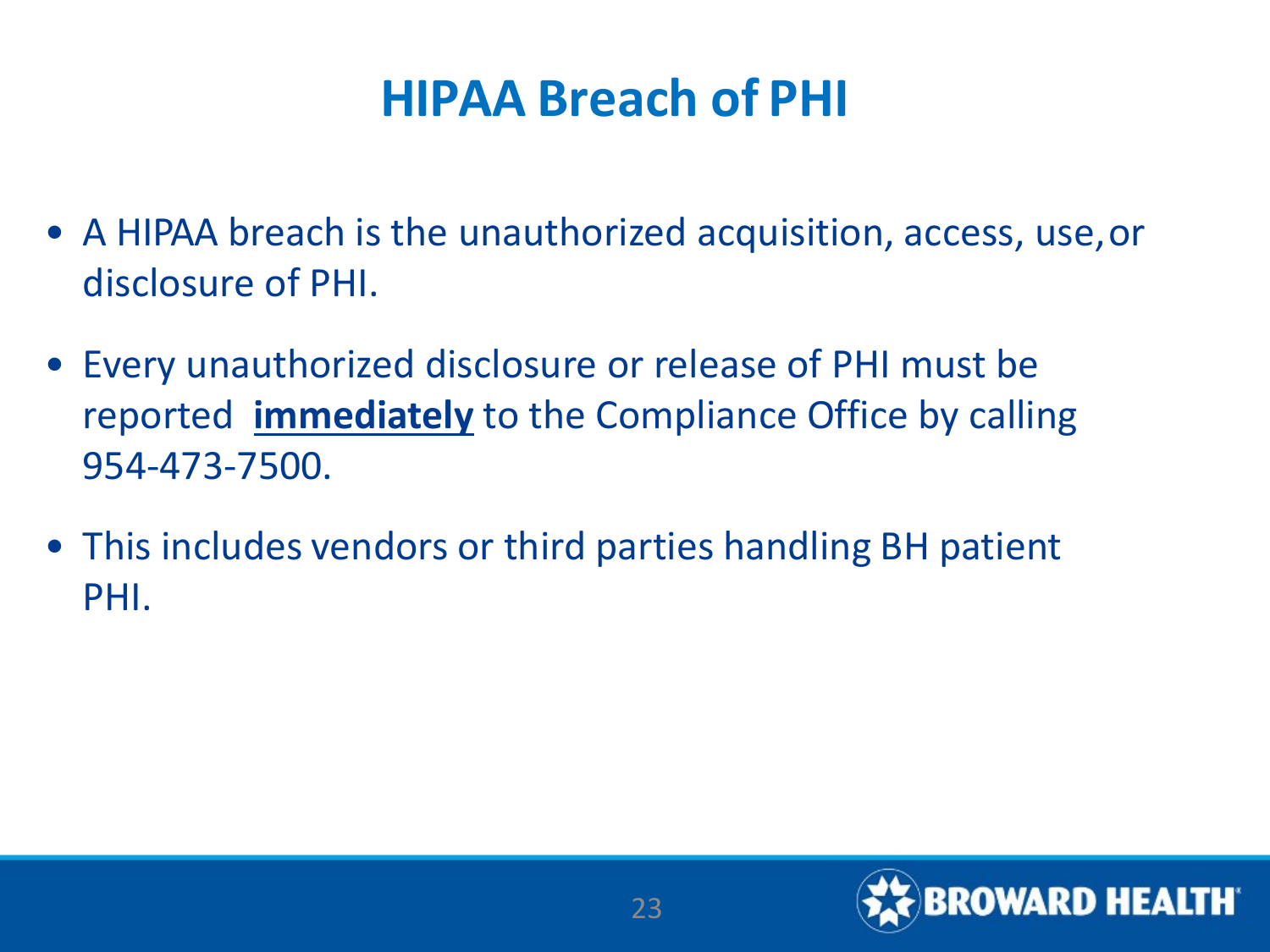# **Tips for Protecting Patient Privacy**

- Store patient medical records in a secure location (file cabinets, closed charts, charts turned over on your desk) that can only be accessed by employees with a **need to know.**
- Use **reasonable precautions** when communicating with patients or accounts through the mail, email, by fax or by phone to avoid unauthorized or unpermitted disclosure of PHI.
- User searches and activity are tracked & audited in all databases containing PHI.

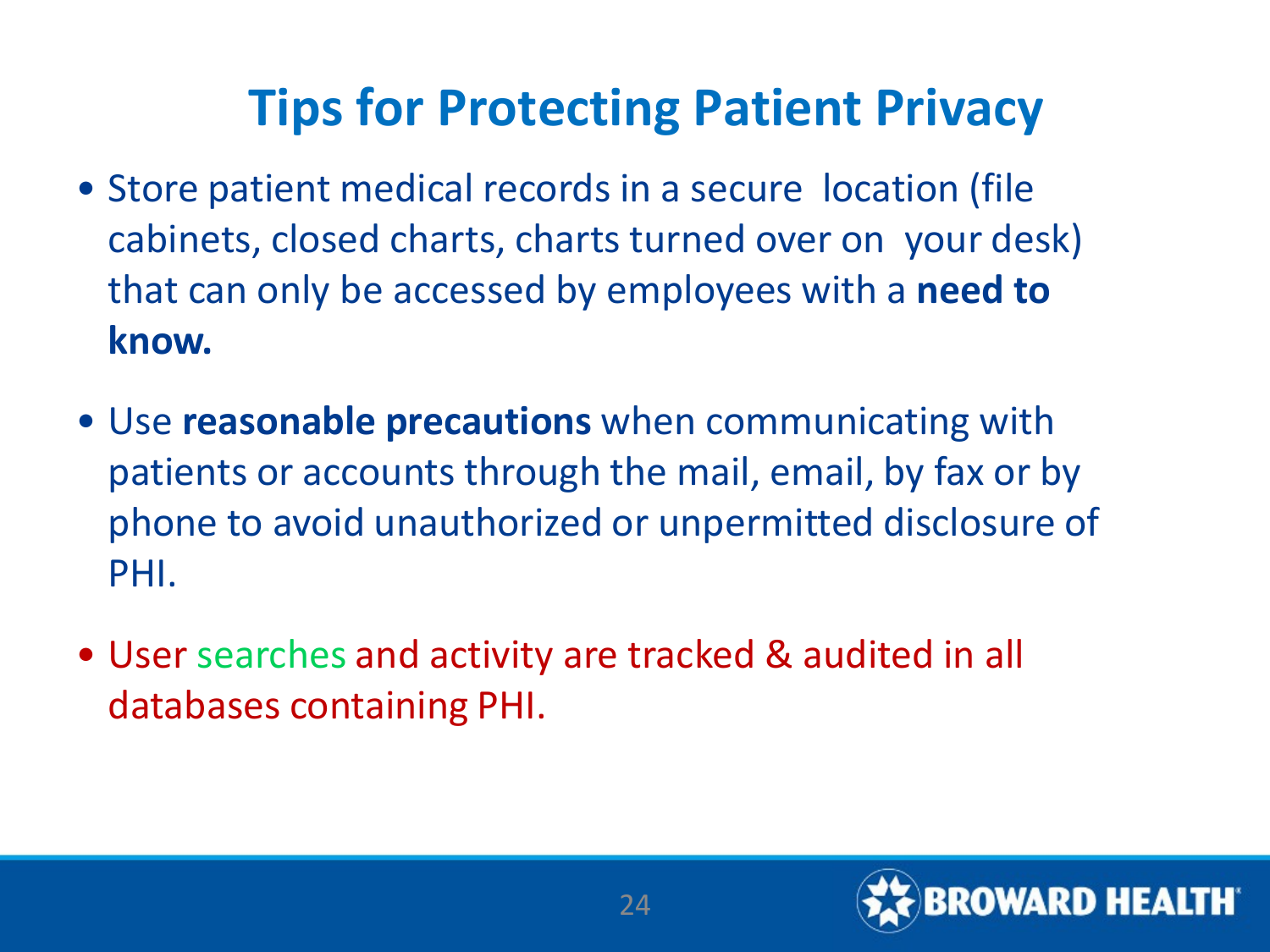### **PHI and Broward Health Employees and Workforce Members**

- Broward Health employees and workforce members may seek treatment at Broward Health facilities.
- **NOSNOOPING!**
- If you have been a patient at Broward Health, **do not search for or open your own, a family member's, or a friend's or colleague's medical records – even if they request it.**
- **Sign up for the patient portal!**
- Unauthorized or inappropriate searches or access of patient information is a violation of federal and state law. Consequences can be serious!

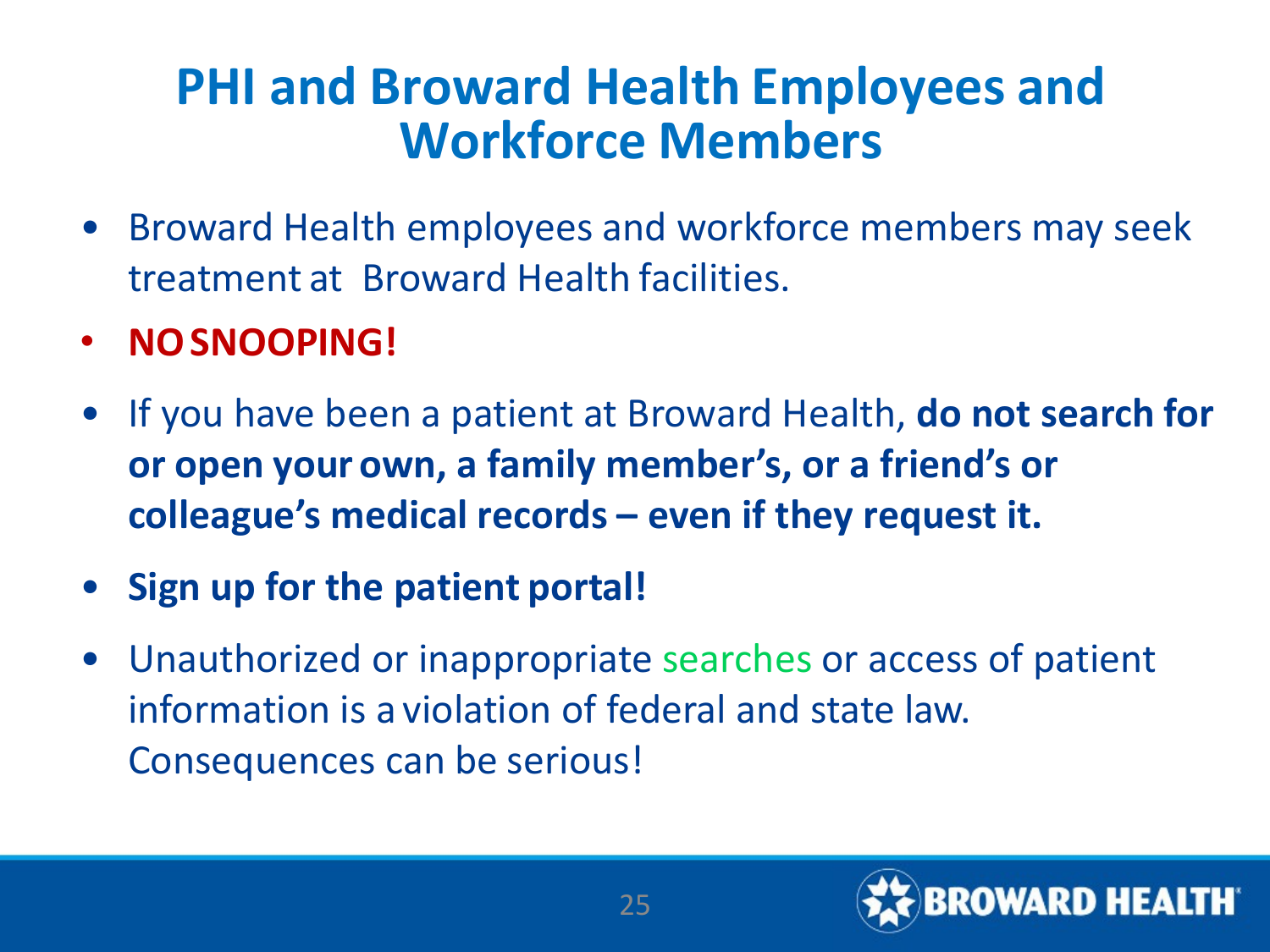### **Protecting Patient Privacy – Inappropriate Access**

### *Is the following a HIPAA violation?*

A patient who is also an employee of Broward Health is brought in by EMS. Jane, a nurse is working in the ER that night. Jane is a coworker of the patient but not the nurse assigned to the patient. She is concerned so she goes into the medical records to see why her colleague was brought in.

**Of course, it is a violation!** Jane is not involved in the patient's treatment and does not have authorization, or a valid business need to access the medical record. She may be subject to disciplinary action up to and including termination.

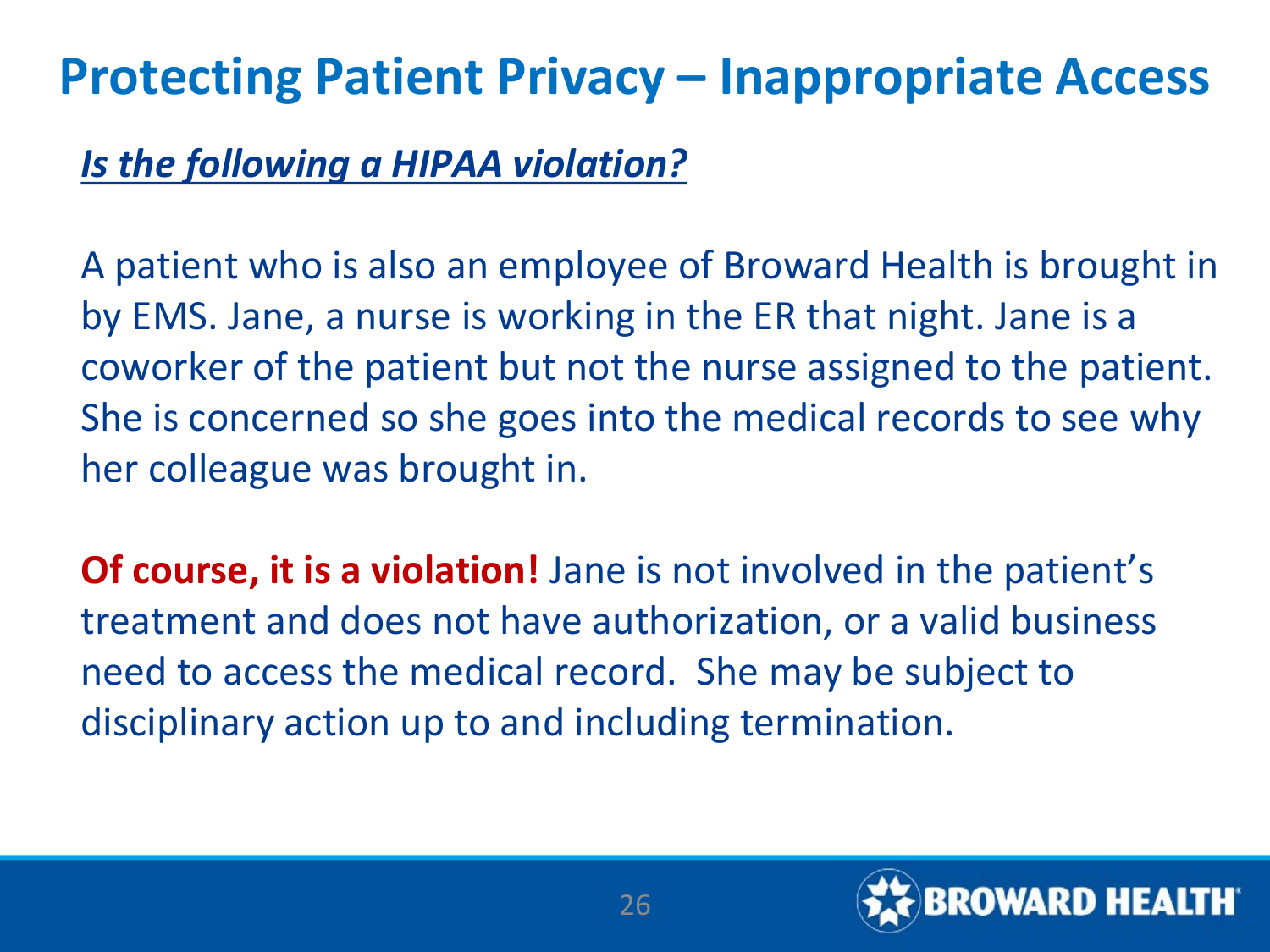# **More Tips for Safeguarding PHI**

- 1. Comply with the Broward Password Policy.
- 2. Don't leave computer logged on if away from your desk or station.
- 3. Keep computer screen turned away from view by others.
- 4. Search for or access patient information only if required for work duties.
- 5. Never disclose your computer username or password. **You** are responsible for activity conducted under your username.
- 6. Don't open or click on links or attachments from people or entities you do not know.
- 7. Do not try to apply a virus fix described in an email. Contact IT.
- 8. Do not store PHI on a personal device.